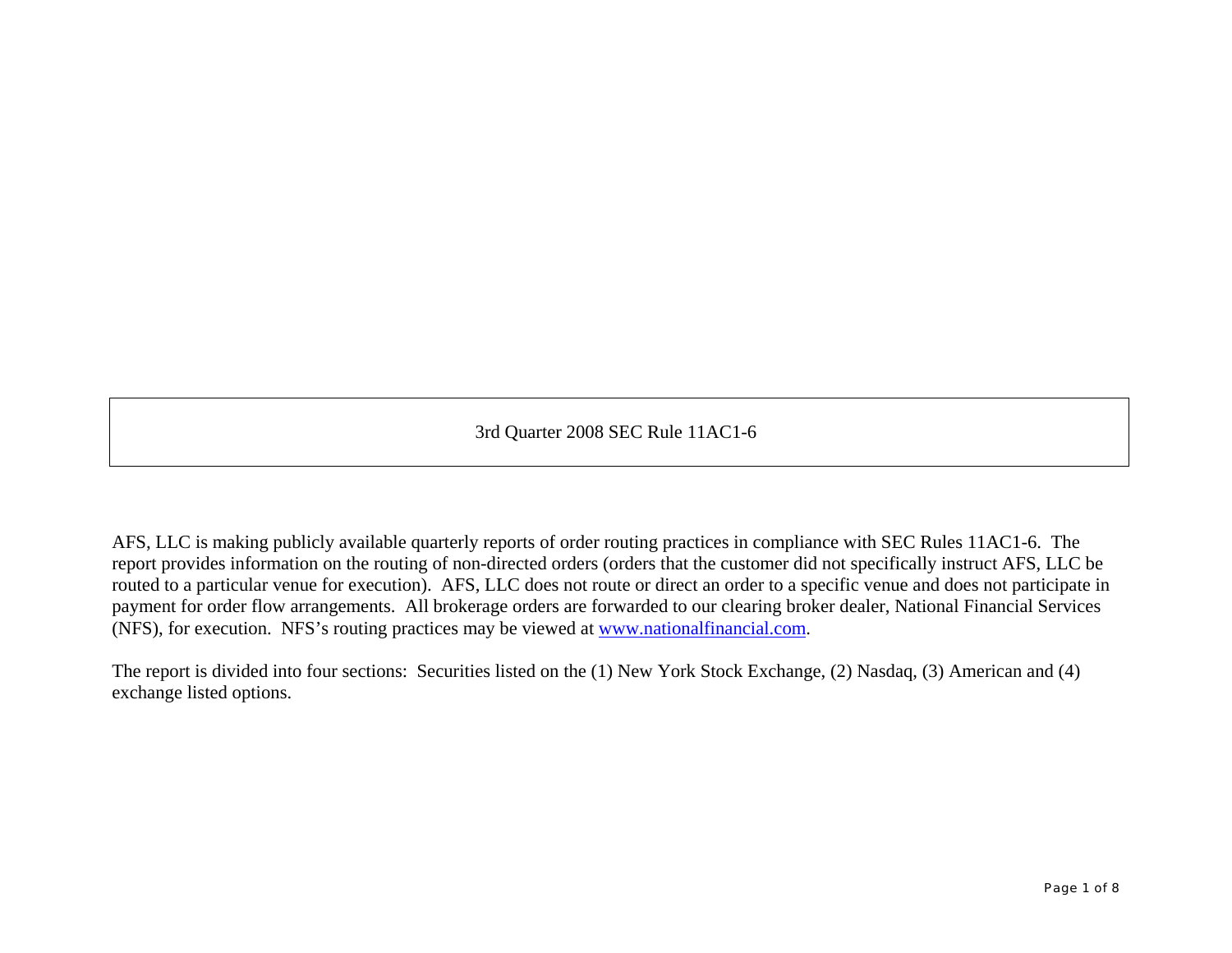**Note: Broker-dealers are required to disclose any material arrangements with the venues listed in each section below, including, but not limited to, any internalization or payment for order flow arrangements.**

**AFY**

# **ALLSTATE FINANCIAL SERVICES LLC2920 SOUTH 84TH STREETLINCOLN, NE 68506**

# **SEC Rule 606 Quarterly Report for the Quarter Ending September 30, 2008**

#### **Securities Listed on NYSE Euronext**

#### **Summary Statistics :**

| Non-directed orders as percentage of total customer orders | 100.00% |
|------------------------------------------------------------|---------|
| Market orders as percentage of total non-directed orders   | 71.88%  |
| Limit orders as percentage of total non-directed orders    | 20.93%  |
| Other orders as percentage of total non-directed orders    | 7.19%   |

#### Venues Receiving Significant Percentage of Total Non-Directed Orders :

| 1. Automated Trading Desk Financial Services, L.L.C. | 33.39% |
|------------------------------------------------------|--------|
| 2. Knight Capital Markets, L.L.C.                    | 29.87% |
| 3. Madoff (Bernard L.) Investment Securities, L.L.C. | 12.83% |
| 4. Citadel Derivatives Group, L.L.C.                 | 12.09% |
| 5. UBS Securities, L.L.C.                            | 7.77%  |
| 6. National Financial Services L.L.C.                | 2.50%  |
| 7. NYSE Euronext                                     | 1.54%  |

Information Concerning Significant Venues :

1. Automated Trading Desk Financial Services, L.L.C.

Types of Orders Routed to Venue :

| Market orders as percentage of total market orders | 36.22% |
|----------------------------------------------------|--------|
| Limit orders as percentage of total limit orders   | 25.70% |
| Other orders as percentage of total other orders   | 27.41% |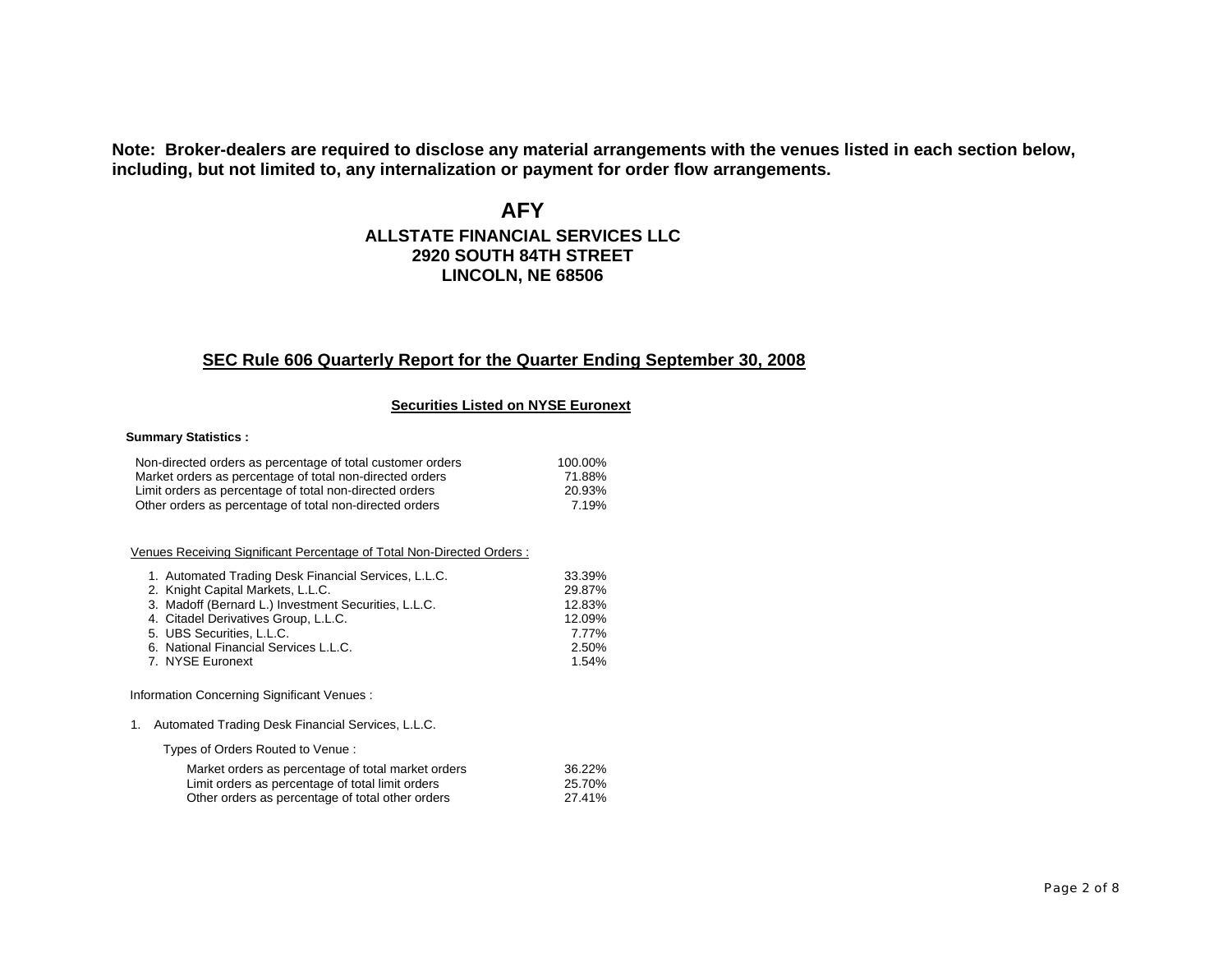#### 2. Knight Capital Markets, L.L.C.

|    | Types of Orders Routed to Venue:                                                                                                                           |                            |
|----|------------------------------------------------------------------------------------------------------------------------------------------------------------|----------------------------|
|    | Market orders as percentage of total market orders<br>Limit orders as percentage of total limit orders<br>Other orders as percentage of total other orders | 26.07%<br>34.61%<br>54.07% |
| 3. | Madoff (Bernard L.) Investment Securities, L.L.C.                                                                                                          |                            |
|    | Types of Orders Routed to Venue:                                                                                                                           |                            |
|    | Market orders as percentage of total market orders<br>Limit orders as percentage of total limit orders<br>Other orders as percentage of total other orders | 12.37%<br>18.83%<br>0.00%  |
|    | 4. Citadel Derivatives Group, L.L.C.                                                                                                                       |                            |
|    | Types of Orders Routed to Venue :                                                                                                                          |                            |
|    | Market orders as percentage of total market orders<br>Limit orders as percentage of total limit orders<br>Other orders as percentage of total other orders | 12.52%<br>12.47%<br>6.67%  |
| 5. | UBS Securities, L.L.C.                                                                                                                                     |                            |
|    | Types of Orders Routed to Venue:                                                                                                                           |                            |
|    | Market orders as percentage of total market orders<br>Limit orders as percentage of total limit orders<br>Other orders as percentage of total other orders | 8.22%<br>6.62%<br>6.67%    |
| 6. | National Financial Services L.L.C.                                                                                                                         |                            |
|    | Types of Orders Routed to Venue:                                                                                                                           |                            |
|    | Market orders as percentage of total market orders<br>Limit orders as percentage of total limit orders<br>Other orders as percentage of total other orders | 2.96%<br>1.78%<br>0.00%    |
| 7. | <b>NYSE Euronext</b>                                                                                                                                       |                            |
|    | Types of Orders Routed to Venue:                                                                                                                           |                            |
|    | Market orders as percentage of total market orders<br>Limit orders as percentage of total limit orders<br>Other orders as percentage of total other orders | 1.63%<br>0.00%<br>5.19%    |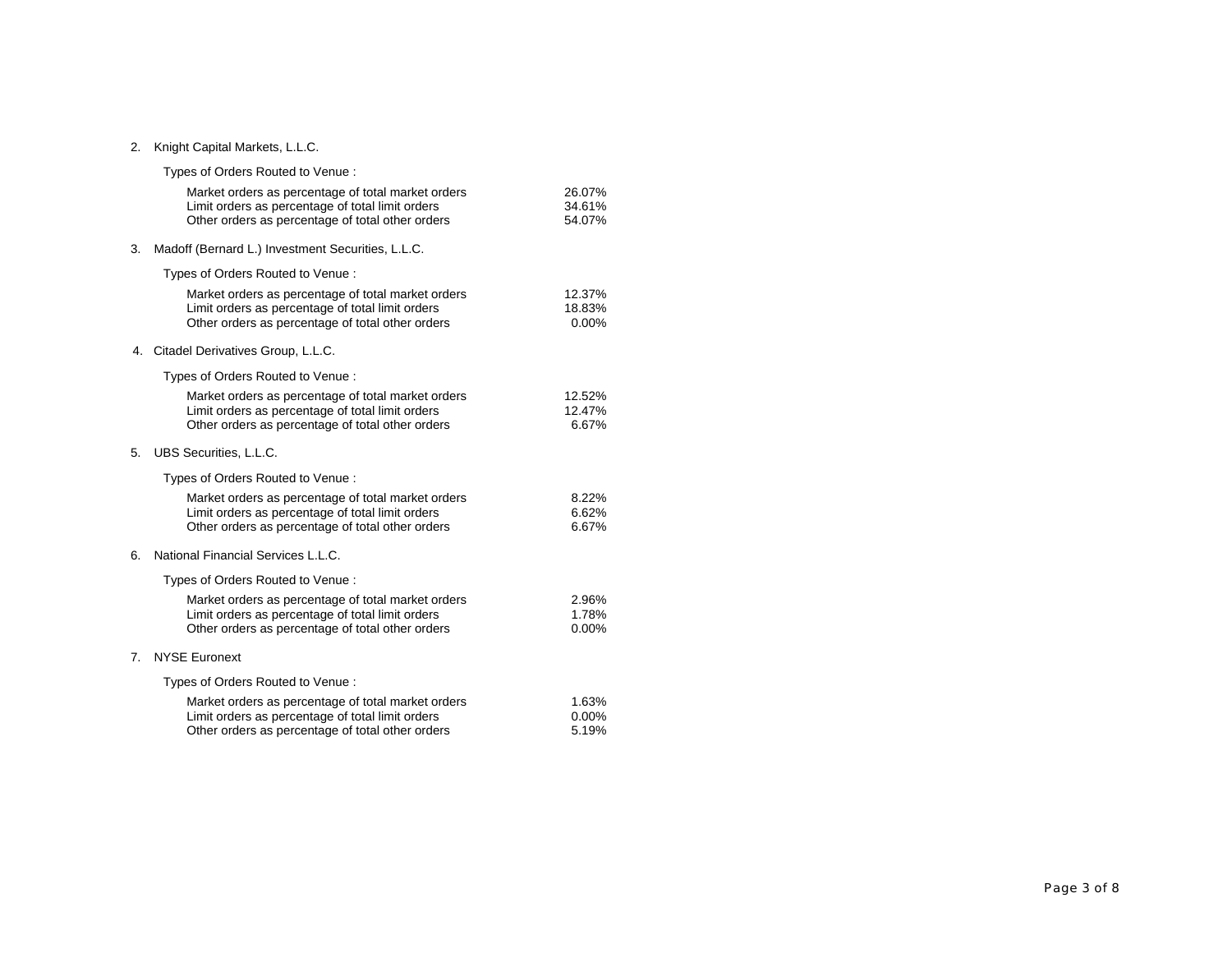## **Securities Listed on The Nasdaq Stock Market**

### **Summary Statistics :**

| Non-directed orders as percentage of total customer orders | 100.00% |
|------------------------------------------------------------|---------|
| Market orders as percentage of total non-directed orders   | 74.84%  |
| Limit orders as percentage of total non-directed orders    | 22.58%  |
| Other orders as percentage of total non-directed orders    | 2.58%   |

### Venues Receiving Significant Percentage of Total Non-Directed Orders :

| 1. Knight Equity Markets, L.P.                       | 25.81% |
|------------------------------------------------------|--------|
| 2. Automated Trading Desk Financial Services, L.L.C. | 25.16% |
| 3. UBS Securities, L.L.C.                            | 21.51% |
| 4. Citadel Derivatives Group, L.L.C.                 | 15.70% |
| 5. Madoff (Bernard L.) Investment Securities, L.L.C. | 5.81%  |
| 6. Citigroup Global Markets, Inc.                    | 4.52%  |
| 7. National Financial Services L.L.C.                | 1.29%  |
| 8. Natixis Bleichroeder, Inc.                        | 0.22%  |

Information Concerning Significant Venues :

1. Knight Equity Markets, L.P.

Types of Orders Routed to Venue :

| Market orders as percentage of total market orders | 20.11% |
|----------------------------------------------------|--------|
| Limit orders as percentage of total limit orders   | 39.05% |
| Other orders as percentage of total other orders   | 75.00% |

2. Automated Trading Desk Financial Services, L.L.C.

Types of Orders Routed to Venue :

| Market orders as percentage of total market orders | 26.72% |
|----------------------------------------------------|--------|
| Limit orders as percentage of total limit orders   | 20.95% |
| Other orders as percentage of total other orders   | 16.67% |

3. UBS Securities, L.L.C.

Types of Orders Routed to Venue :

| Market orders as percentage of total market orders | 21.26% |
|----------------------------------------------------|--------|
| Limit orders as percentage of total limit orders   | 23.81% |
| Other orders as percentage of total other orders   | 8.33%  |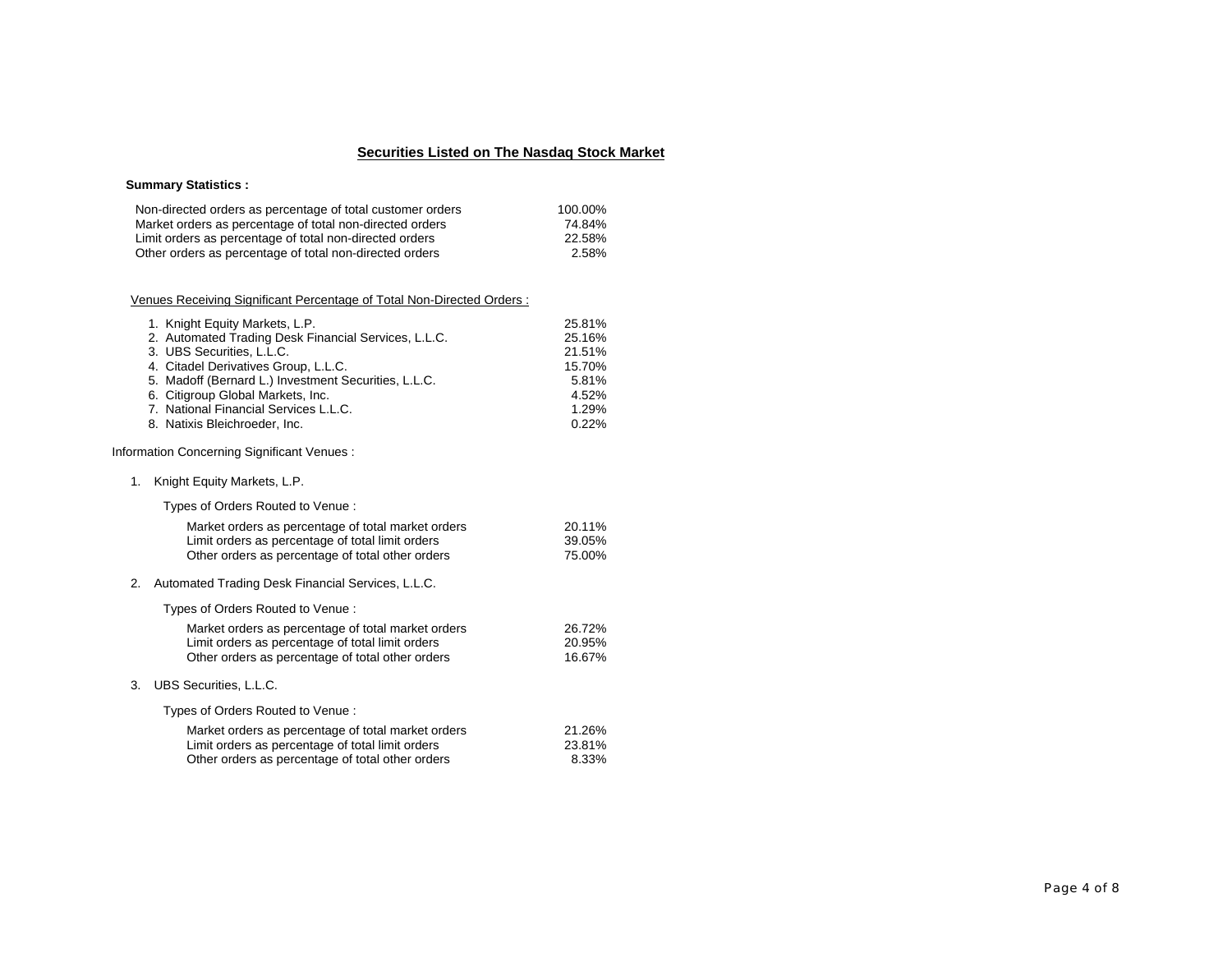#### 4. Citadel Derivatives Group, L.L.C.

|    | Types of Orders Routed to Venue:                                                                                                                           |                               |
|----|------------------------------------------------------------------------------------------------------------------------------------------------------------|-------------------------------|
|    | Market orders as percentage of total market orders<br>Limit orders as percentage of total limit orders<br>Other orders as percentage of total other orders | 17.82%<br>10.48%<br>$0.00\%$  |
| 5. | Madoff (Bernard L.) Investment Securities, L.L.C.                                                                                                          |                               |
|    | Types of Orders Routed to Venue:                                                                                                                           |                               |
|    | Market orders as percentage of total market orders<br>Limit orders as percentage of total limit orders<br>Other orders as percentage of total other orders | 7.47%<br>0.95%<br>$0.00\%$    |
|    | 6. Citigroup Global Markets, Inc.                                                                                                                          |                               |
|    | Types of Orders Routed to Venue:                                                                                                                           |                               |
|    | Market orders as percentage of total market orders<br>Limit orders as percentage of total limit orders<br>Other orders as percentage of total other orders | 4.89%<br>3.81%<br>$0.00\%$    |
| 7. | National Financial Services L.L.C.                                                                                                                         |                               |
|    | Types of Orders Routed to Venue:                                                                                                                           |                               |
|    | Market orders as percentage of total market orders<br>Limit orders as percentage of total limit orders<br>Other orders as percentage of total other orders | 1.72%<br>0.00%<br>$0.00\%$    |
| 8. | Natixis Bleichroeder, Inc.                                                                                                                                 |                               |
|    | Types of Orders Routed to Venue:                                                                                                                           |                               |
|    | Market orders as percentage of total market orders<br>Limit orders as percentage of total limit orders<br>Other orders as percentage of total other orders | $0.00\%$<br>0.95%<br>$0.00\%$ |
|    |                                                                                                                                                            |                               |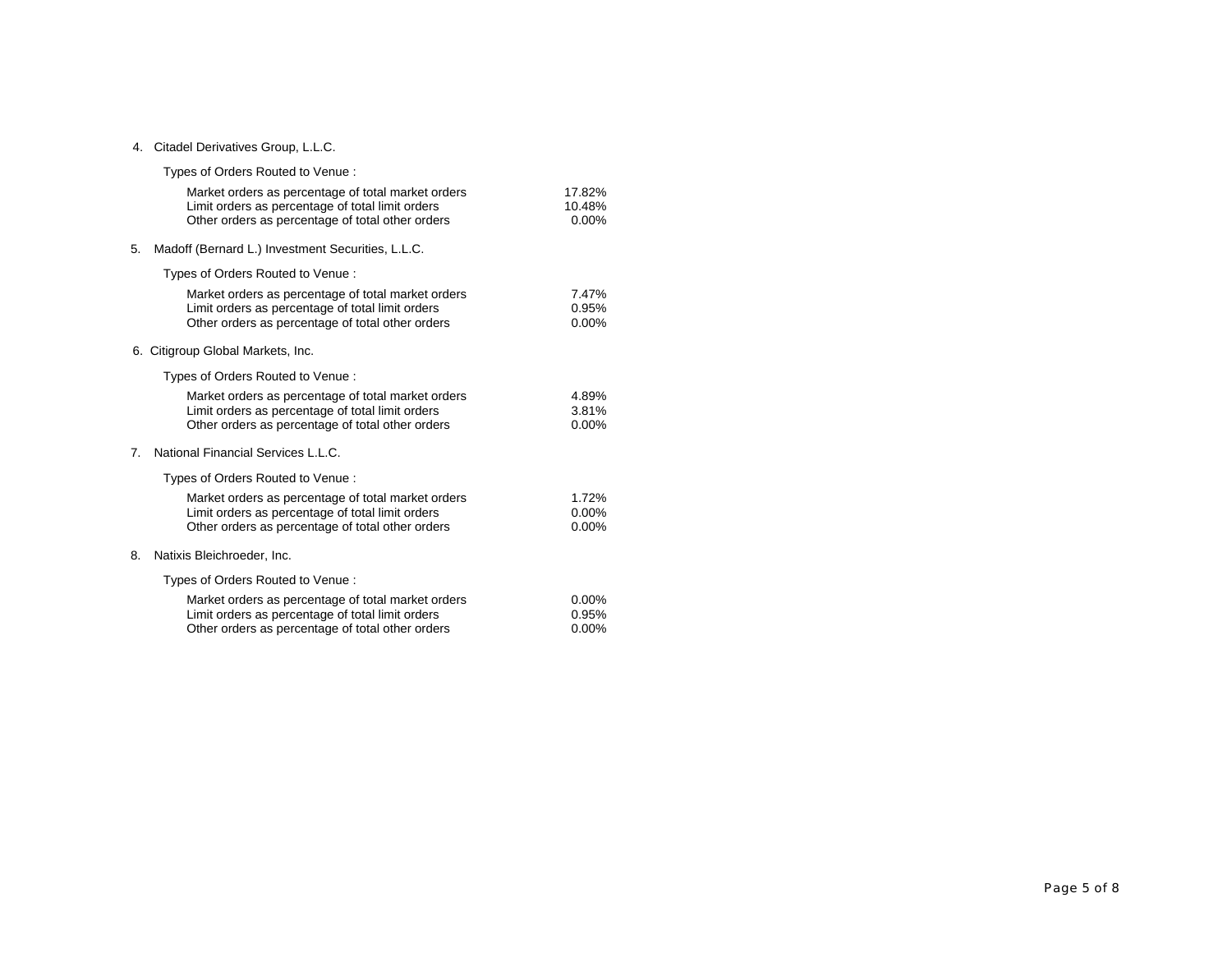## **Securities Listed on The American Stock Exchange or Regional Exchanges**

### **Summary Statistics :**

| Non-directed orders as percentage of total customer orders | 100.00% |
|------------------------------------------------------------|---------|
| Market orders as percentage of total non-directed orders   | 74.25%  |
| Limit orders as percentage of total non-directed orders    | 19.40%  |
| Other orders as percentage of total non-directed orders    | 6.34%   |
|                                                            |         |

### Venues Receiving Significant Percentage of Total Non-Directed Orders :

| 1. Knight Capital Markets, L.L.C.                    | 35.07% |
|------------------------------------------------------|--------|
| 2. Citadel Derivatives Group, L.L.C.                 | 29.48% |
| 3. Automated Trading Desk Financial Services, L.L.C. | 10.07% |
| 4. Madoff (Bernard L.) Investment Securities, L.L.C. | 10.07% |
| 5. UBS Securities, L.L.C.                            | 8.58%  |
| 6. Archipelago Trading Services, Inc.                | 4.48%  |
| 7. American Stock Exchange                           | 1.49%  |
| 8. Domestic Securities Inc.                          | 0.37%  |
| 9. National Financial Services L.L.C.                | 0.37%  |

### Information Concerning Significant Venues :

| 1. |  |  | Knight Capital Markets, L.L.C. |  |
|----|--|--|--------------------------------|--|
|----|--|--|--------------------------------|--|

Types of Orders Routed to Venue :

| Market orders as percentage of total market orders | 37.19% |
|----------------------------------------------------|--------|
| Limit orders as percentage of total limit orders   | 23.08% |
| Other orders as percentage of total other orders   | 47.06% |

2. Citadel Derivatives Group, L.L.C.

Types of Orders Routed to Venue :

| Market orders as percentage of total market orders | 28.64% |
|----------------------------------------------------|--------|
| Limit orders as percentage of total limit orders   | 30.77% |
| Other orders as percentage of total other orders   | 35.29% |

3. Automated Trading Desk Financial Services, L.L.C.

Types of Orders Routed to Venue :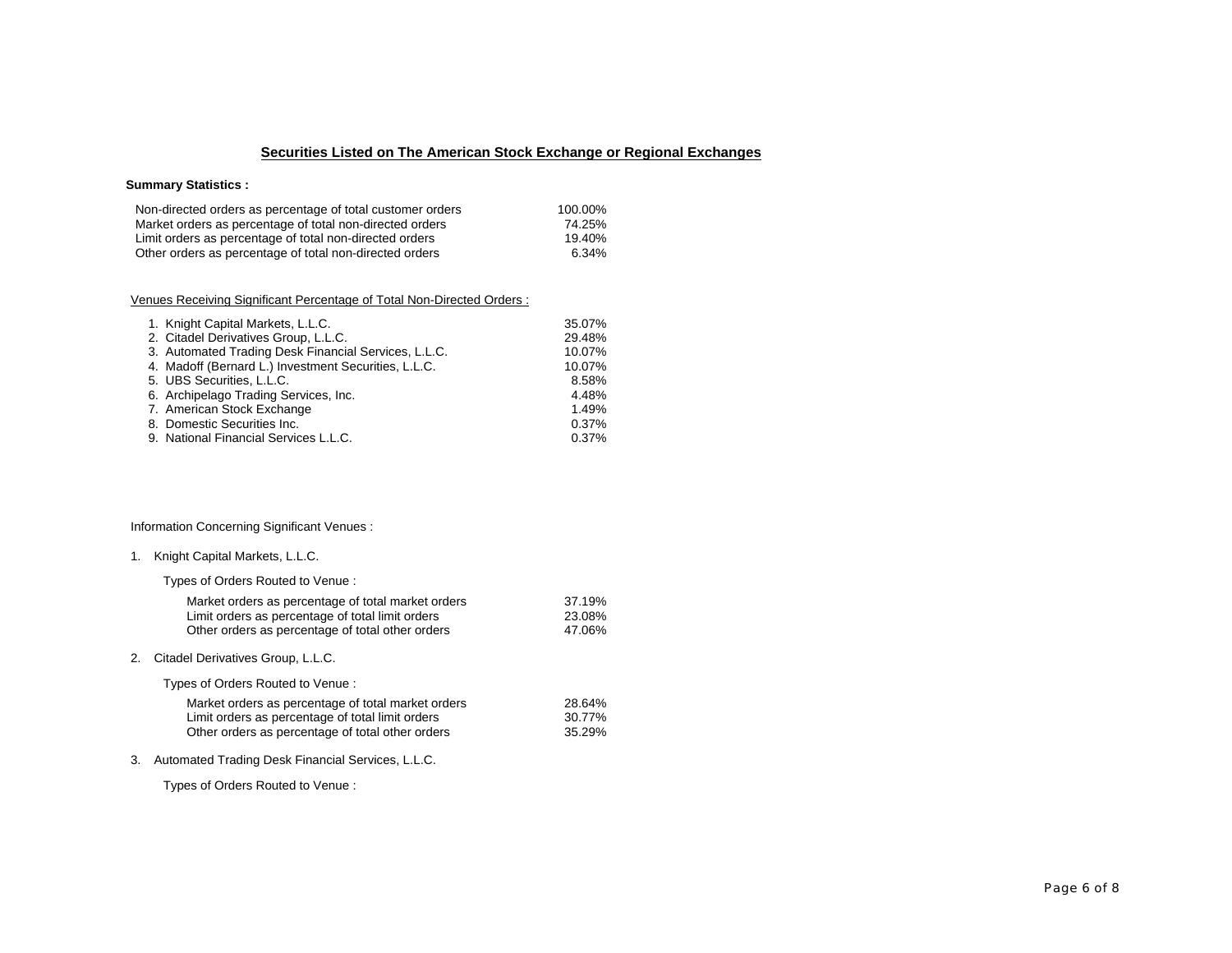|    | Market orders as percentage of total market orders<br>Limit orders as percentage of total limit orders<br>Other orders as percentage of total other orders | 7.54%<br>17.31%<br>17.65%     |
|----|------------------------------------------------------------------------------------------------------------------------------------------------------------|-------------------------------|
| 4. | Madoff (Bernard L.) Investment Securities, L.L.C.                                                                                                          |                               |
|    | Types of Orders Routed to Venue :                                                                                                                          |                               |
|    | Market orders as percentage of total market orders<br>Limit orders as percentage of total limit orders<br>Other orders as percentage of total other orders | 8.54%<br>19.23%<br>$0.00\%$   |
| 5. | UBS Securities, L.L.C.                                                                                                                                     |                               |
|    | Types of Orders Routed to Venue:                                                                                                                           |                               |
|    | Market orders as percentage of total market orders<br>Limit orders as percentage of total limit orders<br>Other orders as percentage of total other orders | 10.05%<br>5.77%<br>$0.00\%$   |
|    | 6. Archipelago Trading Services, Inc.                                                                                                                      |                               |
|    | Types of Orders Routed to Venue:                                                                                                                           |                               |
|    | Market orders as percentage of total market orders<br>Limit orders as percentage of total limit orders<br>Other orders as percentage of total other orders | 5.03%<br>3.85%<br>$0.00\%$    |
| 7. | American Stock Exchange                                                                                                                                    |                               |
|    | Types of Orders Routed to Venue:                                                                                                                           |                               |
|    | Market orders as percentage of total market orders<br>Limit orders as percentage of total limit orders<br>Other orders as percentage of total other orders | 2.01%<br>$0.00\%$<br>$0.00\%$ |
| 8. | Domestic Securities Inc.                                                                                                                                   |                               |
|    | Types of Orders Routed to Venue:                                                                                                                           |                               |
|    | Market orders as percentage of total market orders<br>Limit orders as percentage of total limit orders<br>Other orders as percentage of total other orders | 0.50%<br>0.00%<br>$0.00\%$    |
| 9. | National Financial Services L.L.C.                                                                                                                         |                               |
|    | Types of Orders Routed to Venue:                                                                                                                           |                               |
|    | Market orders as percentage of total market orders<br>Limit orders as percentage of total limit orders<br>Other orders as percentage of total other orders | 0.50%<br>0.00%<br>$0.00\%$    |